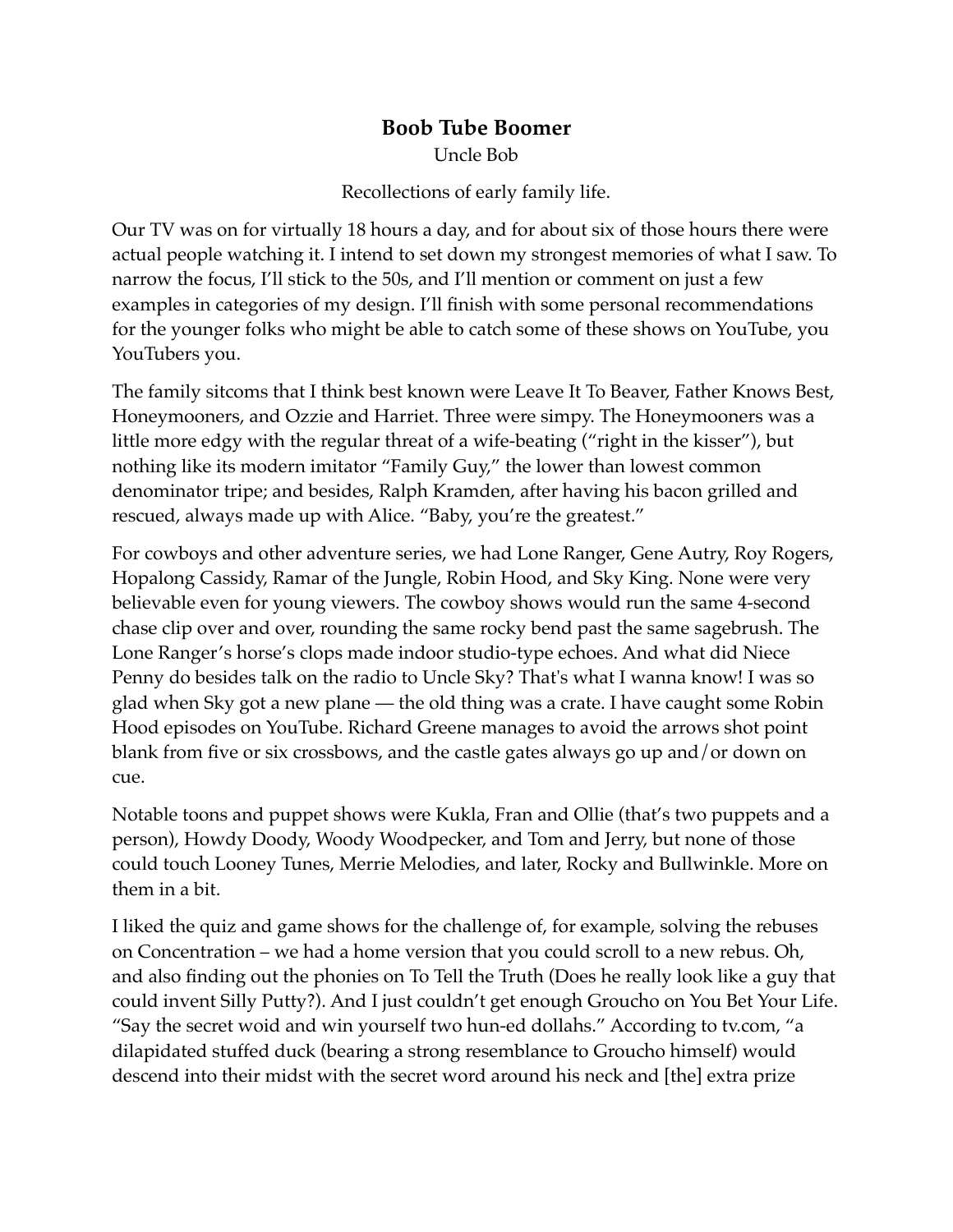money would be granted." I couldn't have said it better. Other viewers were loyal to What's My Line and Beat the Clock.

Finding out the phonies was also my pre-occupation with the Perry Mason cases. Other cops and lawyer shows were more straightforward, including Dragnet, Highway Patrol ("10-4, 10-4," and why didn't Brod Crawford just say 20-8?), Boston Blackie, and Sgt. Preston of the Yukon. Peter Gunn merits a special mention not due to Craig Stevens but rather to songstress Lola Albright. Oh, I guess I just gave away my (coming of) age.

In comedy and variety, Ed Sullivan had something for everybody. I liked the Russian Army, the crooners, and the contortionists. I also allocated regular slots to Jack Benny, the Three Stooges, and Uncle Miltie.

And then there was Winky Dink. Now I must tell you, I've been holding out my all-time favorite TV shows for the end, and also I must tell you that Winky Dink was not one of them. But it was unique. Here is the description from Wikipedia:



Praised by Microsoft mogul Bill Gates as "the first interactive TV show," the show's central gimmick was the use of a "magic drawing screen" which was a large piece of vinyl plastic that stuck to the television screen via static electricity. A kit containing the screen and various Winky Dink crayons could be purchased for 50 cents.... Winky would arrive upon a scene that contained a connect the dots picture. He would then prompt the children at home to complete the picture.... Another use of the interactive screen was to decode messages.... the show's production was halted despite its popularity because of concerns about x-rays from TV picture tubes.

Well, yeah!!

Now we come to my top recommendations. Please keep in mind that a 68-year old is recommending TV that he saw when he was ten or younger. True enough, but the cathode rays (not the x-rays, I hope) made very strong impressions. As proof, upon request I can finish the "Crest has been shown to be an effective decay preventive dentifrice …" spiel. My top picks follow and are based on either of two criteria quality or wackiness.

**Sitcoms**: I think I Love Lucy episodes were consistently entertaining. Lucy, à la Ralph Kramden, had a hare-brained scheme to carry out. If Fred and Ethel got a little stale, and I think that was, for Fred at least, the idea, then Ricky and his band would get the blood up again with a rumba. Runner-up is Burns and Allen. What the world needs today is a steady diet of Gracie's logic — or any logic for that matter. For a lesser known rival, check out a young Gale Storm in My Little Margie.